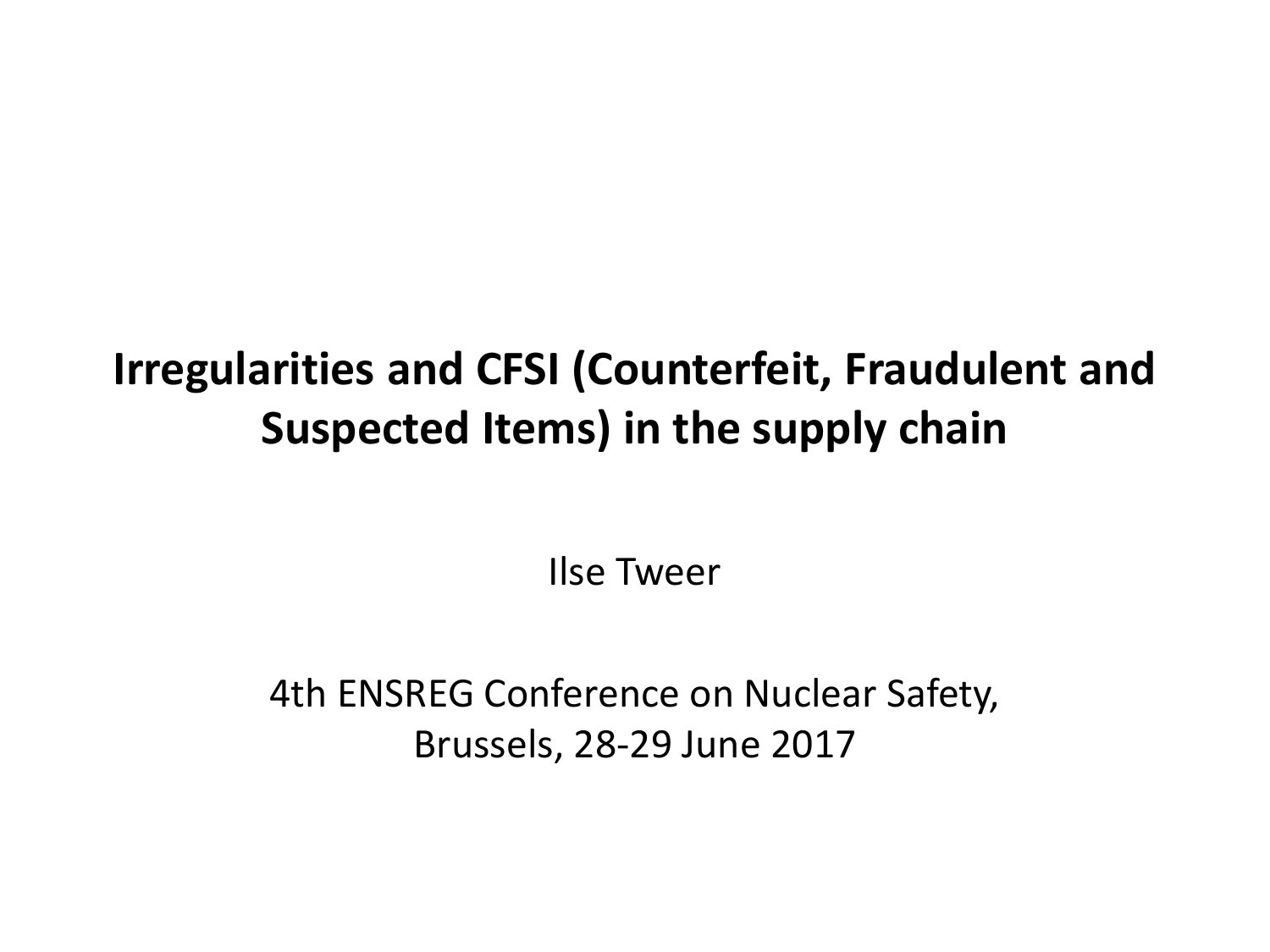## Irregularities and CFSI in the supply chain

#### **Examples**:

- NPP Flamanville: large carbon segregations not documented before RPV assembly
- Creusot Forge: counterfeits possibly fraudulent actions
- Incomplete documentation of manufacture (example: Belgian RPVs), thousands of flaws not detected after manufacture but 30 years later (NPPs Doel 3/Tihange 2)
- Incidents not documented during manufacture (example: welds in the NPP Temelin 1 primary circuit)

#### **Possible causes**:

- Economic pressure on all levels (manufacturer, licensee, nuclear authority)
- Political influence on all levels
- Complexity of processes to be inspected, staff shortage
- History of "light" quality control inspections
- Fraudulence, sabotage, unawareness of the safety relevance